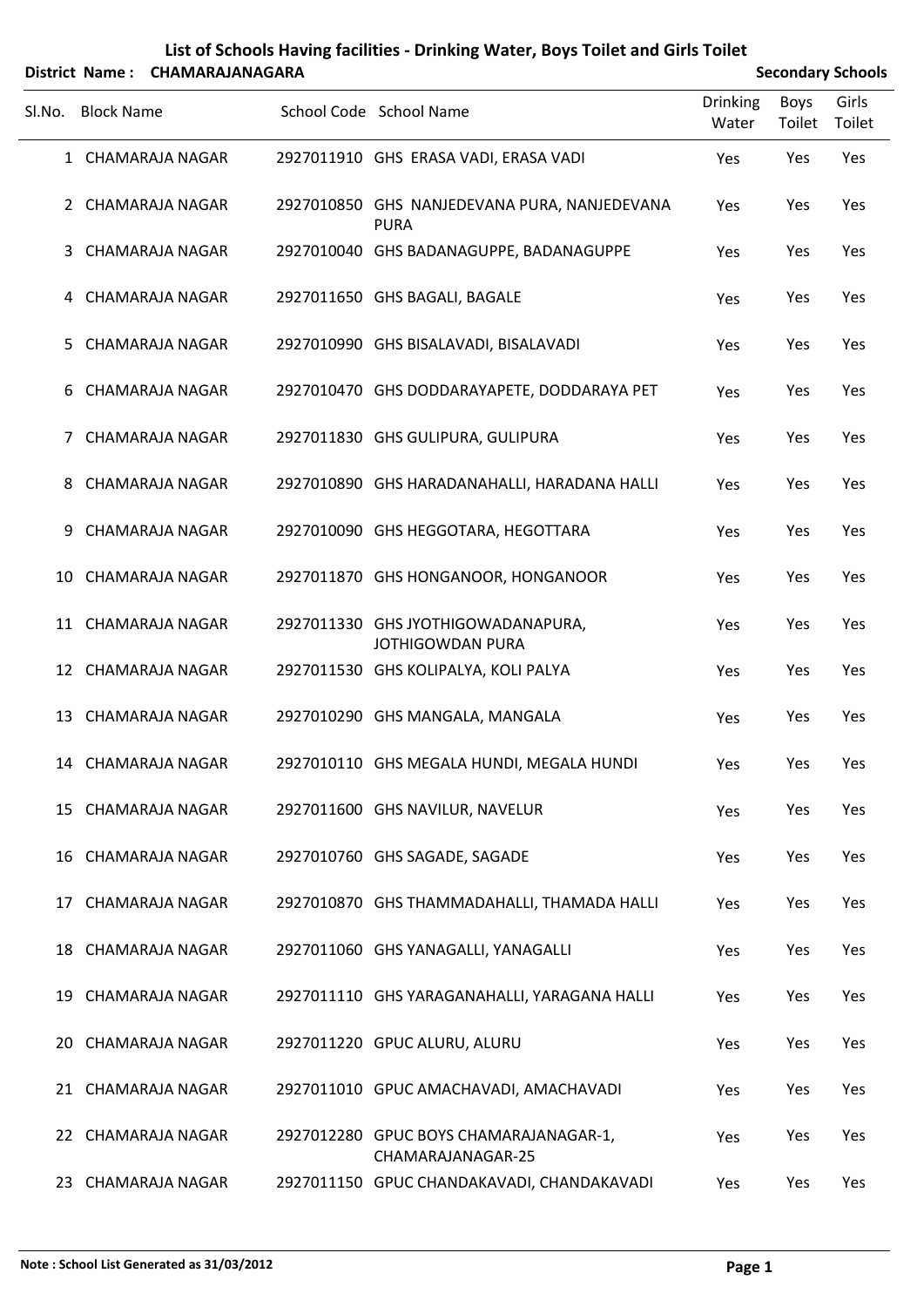## **List of Schools Having facilities ‐ Drinking Water, Boys Toilet and Girls Toilet District Name: CHAMARAJANAGARA**

| <b>Secondary Schools</b> |  |
|--------------------------|--|

| Sl.No. Block Name  | School Code School Name                                              | <b>Drinking</b><br>Water | <b>Boys</b><br>Toilet | Girls<br>Toilet |  |
|--------------------|----------------------------------------------------------------------|--------------------------|-----------------------|-----------------|--|
| 24 CHAMARAJA NAGAR | 2927012241 GPUC GIRLS CH.NAGAR, CHAMARAJNGAR-3                       | Yes                      | Yes                   | Yes             |  |
| 25 CHAMARAJA NAGAR | 2927010510 GPUC HARAVE, HARAVE                                       | Yes                      | Yes                   | Yes             |  |
| 26 CHAMARAJA NAGAR | 2927011690 GPUC KUDERU, KUDERU                                       | Yes                      | Yes                   | Yes             |  |
| 27 CHAMARAJA NAGAR | 2927011980 GPUC SANTHEMARAHALLI, SANTHE<br>MARAHALLI                 | Yes                      | Yes                   | Yes             |  |
| 28 CHAMARAJA NAGAR | 2927010920 GPUC VENKATAIAHNA CHATHRA,<br><b>VENKATAIAHNA CHATHRA</b> | Yes                      | Yes                   | Yes             |  |
| 29 GUNDULPET       | 2927021603 DBGJPUC GUNDLUPET, GUNDLUPET                              | Yes                      | Yes                   | Yes             |  |
| 30 GUNDULPET       | 2927021603 GGHS OOTY ROAD GUNDLUPET, GUNDLUPET                       | Yes                      | Yes                   | Yes             |  |
| 31 GUNDULPET       | 2927020060 GHS ALATHUR, ALATHUR                                      | Yes                      | Yes                   | Yes             |  |
| 32 GUNDULPET       | 2927020010 GHS ANNURKERI, ANNURUKERI                                 | Yes                      | Yes                   | Yes             |  |
| 33 GUNDULPET       | 2927020470 GHS BACHALLI, BACHALLI                                    | Yes                      | Yes                   | Yes             |  |
| 34 GUNDULPET       | 2927020270 GHS BANNITHAL PURA, BANNITHAL PURA                        | Yes                      | Yes                   | Yes             |  |
| 35 GUNDULPET       | 2927020320 GHS BEEMANA BEEDU, BEEMANA BEEDU                          | Yes                      | Yes                   | Yes             |  |
| 36 GUNDULPET       | 2927021040 GHS BOMMANA HALLI, BOMMANA HALLI                          | Yes                      | Yes                   | Yes             |  |
| 37 GUNDULPET       | 2927020280 GHS CHIKKATHIPPUR, CHIKKATHUPPUR                          | Yes                      | Yes                   | Yes             |  |
| 38 GUNDULPET       | 2927021200 GHS CHIKKATI, CHIKKATI                                    | Yes                      | Yes                   | Yes             |  |
| 39 GUNDULPET       | 2927021260 GHS GARAGANA HALLI, GARAGANA HALLI                        | Yes                      | Yes                   | Yes             |  |
| 40 GUNDULPET       | 2927020730 GHS GIRLS KABBAHALLI, KABBALLI                            | Yes                      | Yes                   | Yes             |  |
| 41 GUNDULPET       | 2927020600 GHS HUNDI PURA, HUNDI PURA                                | Yes                      | Yes                   | Yes             |  |
| 42 GUNDULPET       | 2927020850 GHS KELASURU, KELASUR                                     | Yes                      | Yes                   | Yes             |  |
| 43 GUNDULPET       | 2927021500 GHS NITRE, NITRE                                          | Yes                      | Yes                   | Yes             |  |
| 44 GUNDULPET       | 2927020930 GPUC BEGUR, BEGUR                                         | Yes                      | Yes                   | Yes             |  |
| 45 GUNDULPET       | 2927020420 GPUC HANGALA, HANGALA                                     | Yes                      | Yes                   | Yes             |  |
| 46 GUNDULPET       | 2927020730 GPUC KABBAHALLI, KABBALLI                                 | Yes                      | Yes                   | Yes             |  |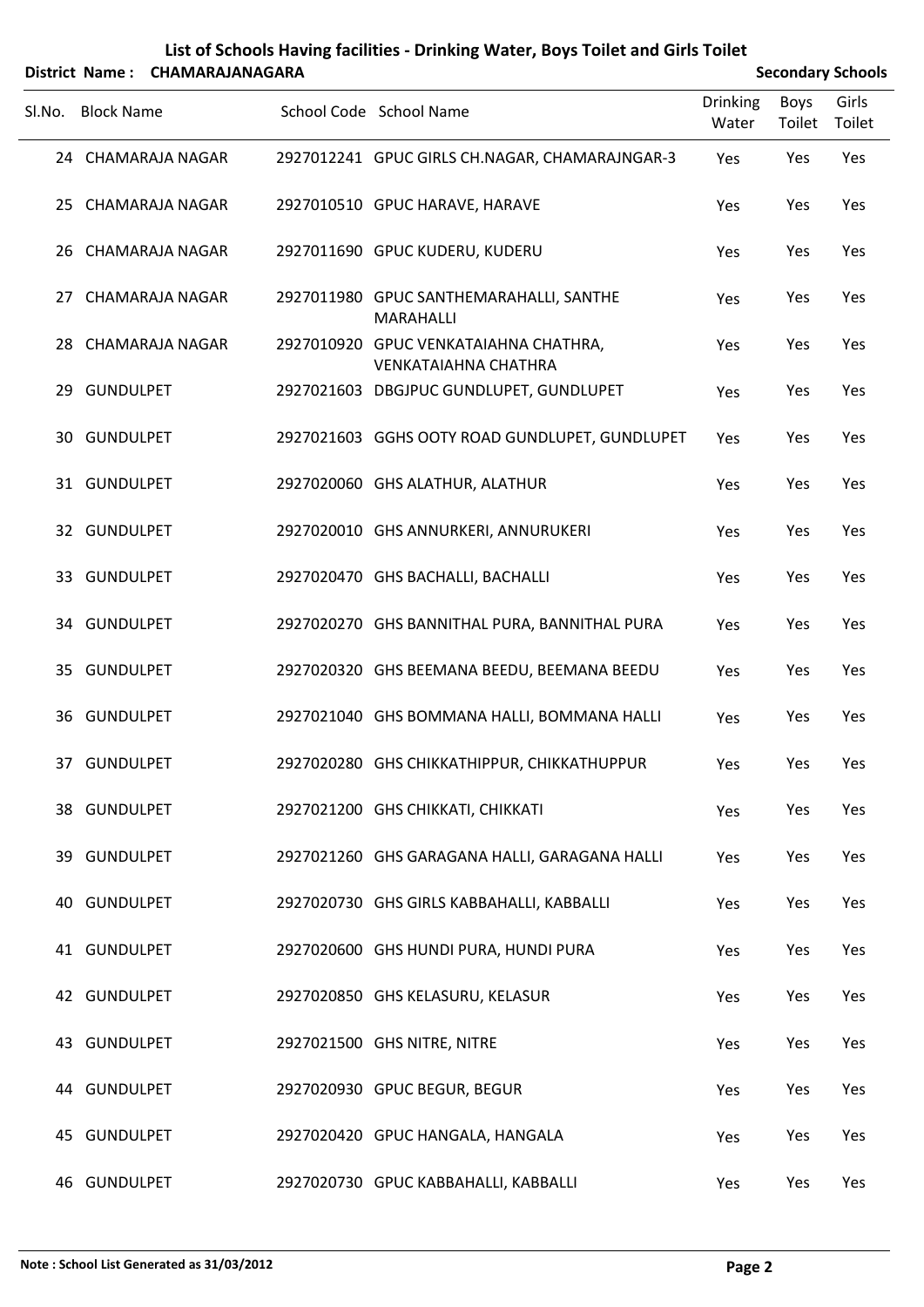|        |                   | District Name: CHAMARAJANAGARA |                                                                   |                          |                | <b>Secondary Schools</b> |
|--------|-------------------|--------------------------------|-------------------------------------------------------------------|--------------------------|----------------|--------------------------|
| Sl.No. | <b>Block Name</b> |                                | School Code School Name                                           | <b>Drinking</b><br>Water | Boys<br>Toilet | Girls<br>Toilet          |
|        | 47 GUNDULPET      |                                | 2927020791 GPUC THERAKANAMBI, TERAKANAMBI                         | Yes                      | Yes            | Yes                      |
|        | 48 HANUR          |                                | 2927130240 GHS (GVG) HANUR, HANUR                                 | Yes                      | Yes            | Yes                      |
|        | 49 HANUR          |                                | 2927130090 GHS BYLORE, BYLORE                                     | Yes                      | Yes            | Yes                      |
|        | 50 HANUR          |                                | 2927131610 GHS BYRANATHA, BYRANATHA                               | Yes                      | Yes            | Yes                      |
|        | 51 HANUR          |                                | 2927130130 GHS CHANNALINGANAHALLI,<br><b>CHANNALINGAIAHNA HAL</b> | Yes                      | Yes            | Yes                      |
|        | 52 HANUR          |                                | 2927130160 GHS COWDALLI, COWDALLI                                 | Yes                      | Yes            | Yes                      |
|        | 53 HANUR          |                                | 2927130380 GHS GIRLS RAMAPURA, RAMPURA                            | Yes                      | Yes            | Yes                      |
|        | 54 HANUR          |                                | 2927130627 GHS GOPINATHAM, GOPINATHAM BEAT                        | Yes                      | Yes            | Yes                      |
|        | 55 HANUR          |                                | 2927130930 GHS KEMPAHAIANA HATTI, KEMPAIAHANA<br><b>HATTI</b>     | Yes                      | Yes            | Yes                      |
|        | 56 HANUR          |                                | 2927131080 GHS MANAGALLI, MANAGALLI                               | Yes                      | Yes            | Yes                      |
|        | 57 HANUR          |                                | 2927130330 GHS MANGALA, MANGALA                                   | Yes                      | Yes            | Yes                      |
|        | 58 HANUR          |                                | 2927131100 GHS MARALLI, MARALLI                                   | Yes                      | Yes            | Yes                      |
|        | 59 HANUR          |                                | 2927130350 GHS MINYAM, MINYAM                                     | Yes                      | Yes            | Yes                      |
|        | 60 HANUR          |                                | 2927130380 GHS RAMAPURA, RAMPURA                                  | Yes                      | Yes            | Yes                      |
|        | 61 HANUR          |                                | 2927130390 GHS SHAGYAM, SHAGYAM                                   | Yes                      | Yes            | Yes                      |
|        | 62 HANUR          |                                | 2927130160 GOVT HS KURATTI HOSUR, COWDALLI                        | Yes                      | Yes            | Yes                      |
|        | 63 HANUR          |                                | 2927130310 GPUC LOKKANAHALLI, LOKAANAHALLI                        | Yes                      | Yes            | Yes                      |
|        | 64 HANUR          |                                | 2927131010 HIGH SCHOOL KUDALUR, KUDULR                            | Yes                      | Yes            | Yes                      |
|        | 65 HANUR          |                                | 2927130210 HS ELLEMALA, ELLEMALA                                  | Yes                      | Yes            | Yes                      |
|        | 66 KOLLEGAL       |                                | 2927050490 GHS DODDINDA VADI, DODDINDA VADI                       | Yes                      | Yes            | Yes                      |
| 67.    | KOLLEGAL          |                                | 2927050800 GHS HOSA MALANGE, HOSA MALANGE                         | Yes                      | Yes            | Yes                      |
|        | 68 KOLLEGAL       |                                | 2927052200 GHS MADHUVANAHALLI, MADHUVANAHALLI                     | Yes                      | Yes            | Yes                      |
|        | 69 KOLLEGAL       |                                | 2927051240 GHS MULLUR, MULLUR                                     | Yes                      | Yes            | Yes                      |

## **List of Schools Having facilities ‐ Drinking Water, Boys Toilet and Girls Toilet**

J.